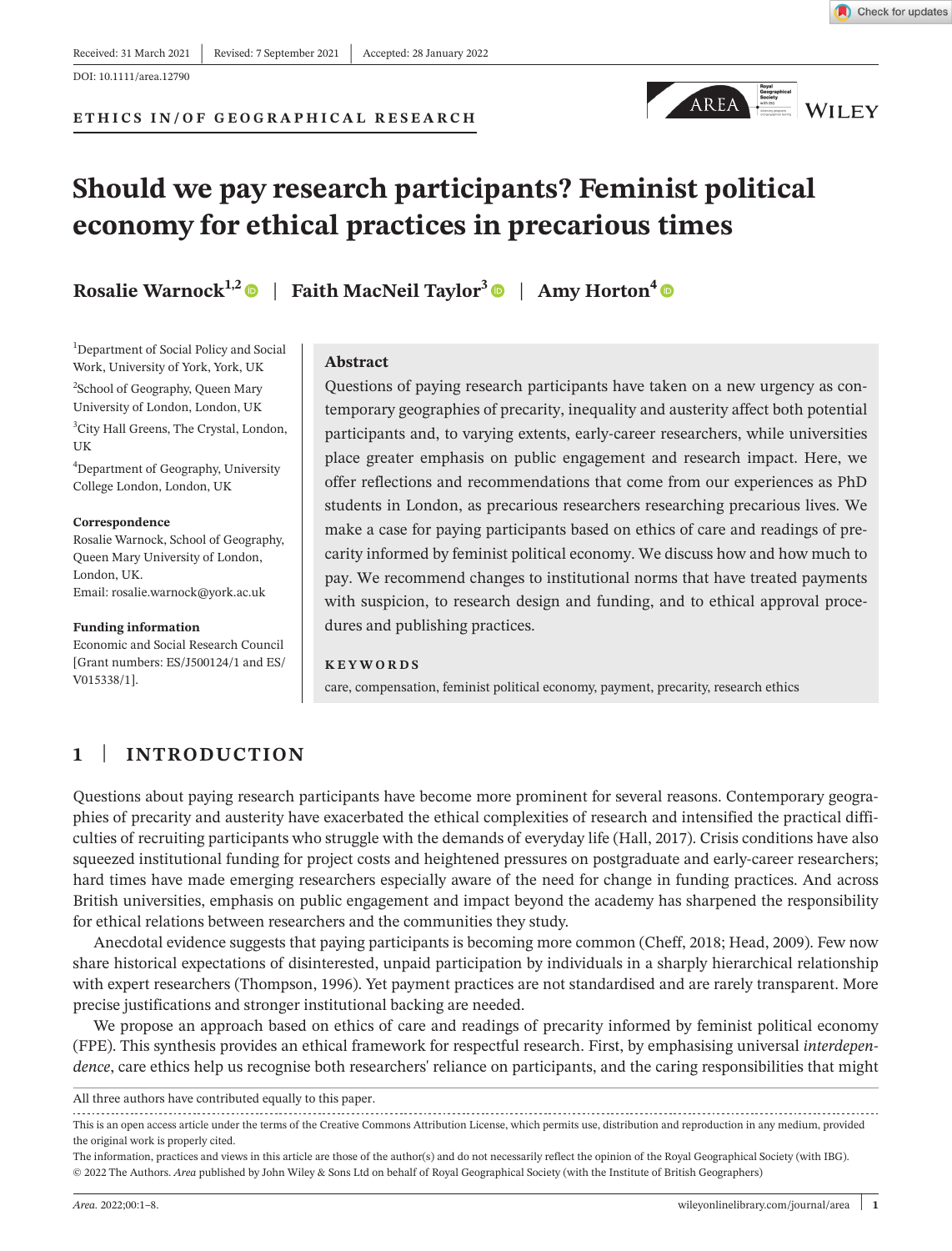be affected by participation. This is not an idealised view of interdependence: radical care ethics are attentive to power disparities (Tronto, 1993). Similarly, FPE approaches precarity from an ethics of earthly cohabitation, where intersubjective vulnerability is amplified by cascading neoliberal insecurities (Butler, 2004; Worth, 2019). Recognising the financial insecurities experienced by many researchers and respondents reflects our precarious interdependence – calling, therefore, for an ethics of care and carefulness.

Second, care demands *contextual* decision-making that responds to particular embodied needs and relationships (Clement, 1996). As we discuss, this approach justifies differential compensation for participants. Questions of difference are of course key to geographical scholarship, including on varying meanings of care (Raghuram, 2016) and practices of compensation (Hammett & Sporton, 2012; Wesche et al., 2010). This resonates with FPE approaches to the *contingent* dimensions of precarious economic life (Meehan & Strauss, 2015): the unevenness with which precarity is experienced by situated subjects requires contextually specific inquiry and compensation. The differentiated burdens of labour produced by neoliberal precarity – where a predictable wage has been rendered increasingly elusive – make thisissue urgent.

Third, radical readings of care ethics extend beyond the direct encounter, tracing *interscalar* responsibilities (Lawson, 2007), such as the role of funding bodies in providing resources. Within FPE, the dependence of economic activity on unpaid labour is also a central concern. Although commodification is not a clear solution (Held, 2005), if survival depends on private resources, then compensation must be provided (Dalla Costa & James, 1975). This is also a matter of respecting research participants as a principle of ethical research; as scholars have shown, one way of demonstrating respect is through payment (Head, 2009; Thompson, 1996). While this does not remove power imbalances, respect for the value of participants' time and expertise goes some way to ensuring mutual benefit (Cheff, 2018).

We first examine the context of precarity for emerging researchers and participants. We then turn to existing perspectives on paying participants: benefits for recruitment, what payment might mean for power relations, and risks. We make a case for payment based on ethical practices informed by feminist political economy. What this means in terms of deciding the amount and form of payment is far from simple, so next we offer reflections on these practical dimensions. Certain frameworks distinguish between *reimbursement* for expenses, *compensation* for time and/or burdens and *incentives* for participation (Gelinas et al., 2018). Here, we use the term "payment," as compensation and incentives cannot be objectively defined, especially in the relatively modest amounts involved for most social science research (unlike medical trials). Finally, we recommend changes in institutional norms, research design and funding, ethical approval procedures and publishing practices.

## **2** | **PRECARIOUS RESEARCHERS, PRECARIOUS RESEARCH?**

Paying research participants is especially crucial in an age of precarity, as casualised employment becomes more prevalent across class backgrounds. Increasingly, workers face high costs of living but are paid at low rates per task, journey or interaction (Dowling, 2021), so giving time for free is not always an option. We offer reflections and recommendations based on researching fragile forms of social reproduction as PhD students and early-career researchers in London. Rosalie Warnock's research examines how parents of autistic children navigate and access special educational needs and disability (SEND) services in London, using narrative interview methods with parents and practitioners. Faith MacNeil Taylor's research on intimacy and relational reproduction among millennial renters involved in-depth interviewing a cross-section of private and social tenants. Amy Horton's research with social care staff and housing campaigners involves interviews and focus groups.

A common assumption is that researchers are more financially secure than participants and better able to absorb the costs of payments (Descartes et al., 2011; Hammett & Sporton, 2012; Head, 2009). Yet at PhD and early-career level, we are often precarious researchers researching precarious lives. While this is a spectrum – and we do not mean to minimise our privilege nor imbalances between ourselves and people we work with – PhD and early-career researchers are the most proximate to precarity and hold the least power to address it. In London, the official doctoral studentship equates to about half of median pre-tax earnings.<sup>1</sup> Trainee academics therefore rely on hourly-paid teaching and other jobs, forcing us to account for our time and inspiring challengesto un(der)paid academic labour, as well assolidarity with those beyond academia.These experiences are shared with many taught students and growing ranks of casualised academics, and they are relevant to those who are responsible for them. A 2016 report by the University and College Union found that 54% of all academic staff and 49% of all teaching staff are on insecure contracts, and nearly half of British universities employ teaching staff on zero-hours contracts (Collini, 2020; UCU, 2016). Such staff cannot always access research support funds but beyond that, they also receive paltry wages. PhD students, too, often have multiple jobs on top of the commitments of everyday social reproduction.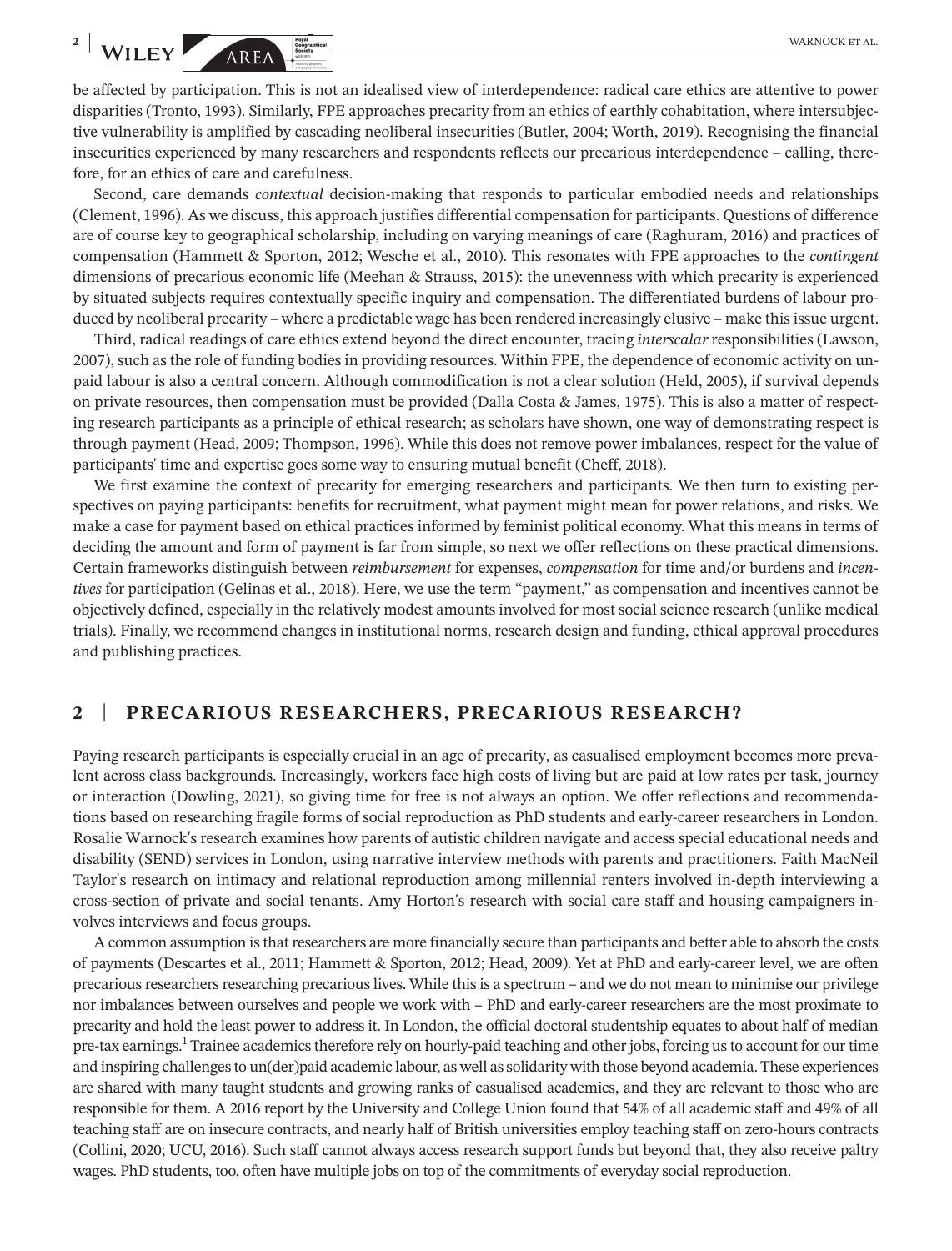

Moreover, not all PhD students are funded, and where they are, there is wide variability.<sup>2</sup> At the time of writing, the main publicly funded stipends equate to £8.39 per hour nationally and £9.49 per hour in London, broadly comparable to the real living wage.<sup>3</sup> Funded PhD students often struggle to support themselves and dependants on stipends alone, but unfunded or part-time funded students can be particularly precarious and face severe constraints in balancing study with employment. Most funded PhD studentships include a yearly grant to cover fieldwork, training and conference costs. However, this varies by funding body, with the Economic and Social Research Council (ESRC) awarding £750 per year (ESRC, 2020, p. 18).<sup>4,5</sup> Alternative funds are shrinking (Cloke, 2002; Hall, 2017; Valentine, 2005), so doctoral research decisions often rest on personal resources. In short, precarious times can undermine researchers' capacity to pay participants. The next section examines different rationales for paying or not paying, and develops our argument for compensation to avoid additional unpaid labour that can further deplete social reproduction.

## **3** | **PAYING: PRACTICALITY, COMMODIFICATION OR AVOIDING UNPAID LABOUR?**

The practical benefits of paying research participants have been widely recounted by scholars, albeit largely anecdotally (Cheff, 2018). Researchers report smoother, more successful recruitment processes upon introducing payments, especially among respondents who are constrained by time and/or finances (Descartes et al., 2011; Head, 2009). Faith MacNeil Taylor's research with renters similarly highlighted the practicality of payment, particularly for reaching a broader socio-economic spectrum of participants. Time constraints were a factor here; she had initially chosen to pursue a recruitment process that privileged "invitation" via gatekeepers, a fruitful but time-consuming process. Consequently, mid-way through her nine-month fieldwork period, Faith began advertising participation as compensated with a gift voucher, gleaning numerous respondents and leading to successful interviews.

Nonetheless, a common objection to paying participants is the implicit "commodification" of research (Anwar & Viqar, 2017; Hammett & Sporton, 2012). Offering payments does indeed create risks that researchers must guard against. On consent, the concern is that "the attractiveness of the offer causes participants to unreasonably discount or fail to appreciate risks related to research, which would threaten the validity of consent" (Gelinas et al., 2018, p. 767). In terms of research integrity, risks include participants feeling greater pressure to provide the data that they perceive researchers to be seeking, or falsely claiming to meet the study's eligibility criteria (Head, 2009). There are practical solutions to these issues, to the extent that they can be resolved in a capitalist context where survival dependslargely on private resources. It is important that "participants should know before they start the research that they can withdraw from the study without losing their payment" (ESRC, n.d.a). Comprehension of risks must be carefully verified (Gelinas et al., 2018). Though little researched, the limited data available suggest that "payment may actually increase caution and perception of risks among prospective participants" (Gelinas et al., 2018, p. 767). Checks on eligibility and open questioning will also help to ensure research integrity.

However, the assumption that payment distorts consent can underestimate participants' capacity to make decisions (see Hall, 2017). Scholarly qualms regarding recompense often seem rooted in value judgements about the detrimental impact of money on respondents' lives. This runs throughout bioethical scholarship on clinical research payments (Belfrage, 2016; Largent et al., 2019; Malmqvist, 2019; McNeill, 1997), as well as the humanities and social sciences (Descartes et al., 2011; Hammett & Sporton, 2012). Here, concernsrange from whether money will be used for intoxicants to whether money will lead to misrepresentation and thus a loss of integrity. These concernsspeak to broader, undeniably classed discomfort with monetary payments to precariously situated and/or criminalised people (Abadie et al., 2019).

It is problematic to claim that the quality of our labour – including research participation – is necessarily undermined by payment, even when labour cannot be fully accounted for monetarily (Boris & Klein, 2006). Theorists of care and social reproduction have long resisted claims that tensions between market and non-market values are best handled by pretending that the latter circulate in a vacuum, outside the need for survival. Payment for participation at least avoids research further depleting reproductive capacities by adding more unpaid labour (Rai et al., 2014). In Rosalie Warnock's research with parents of autistic children, it was recognised from the outset that many would be full-time carers or have part-time work alongside caring responsibilities, *because* their caring responsibilities made it challenging to work fulltime. Therefore, non-payment of parents for participation in a short-term activity which they *could* fit around caring responsibilities would have been unjustifiable. In Amy Horton's research with social care assistants, it seemed equally unjustifiable to critique inadequate pay and recognition – often requiring extra shifts and juggling personal caring responsibilities – while requesting additional unpaid participation labour. Paying participants for their time may influence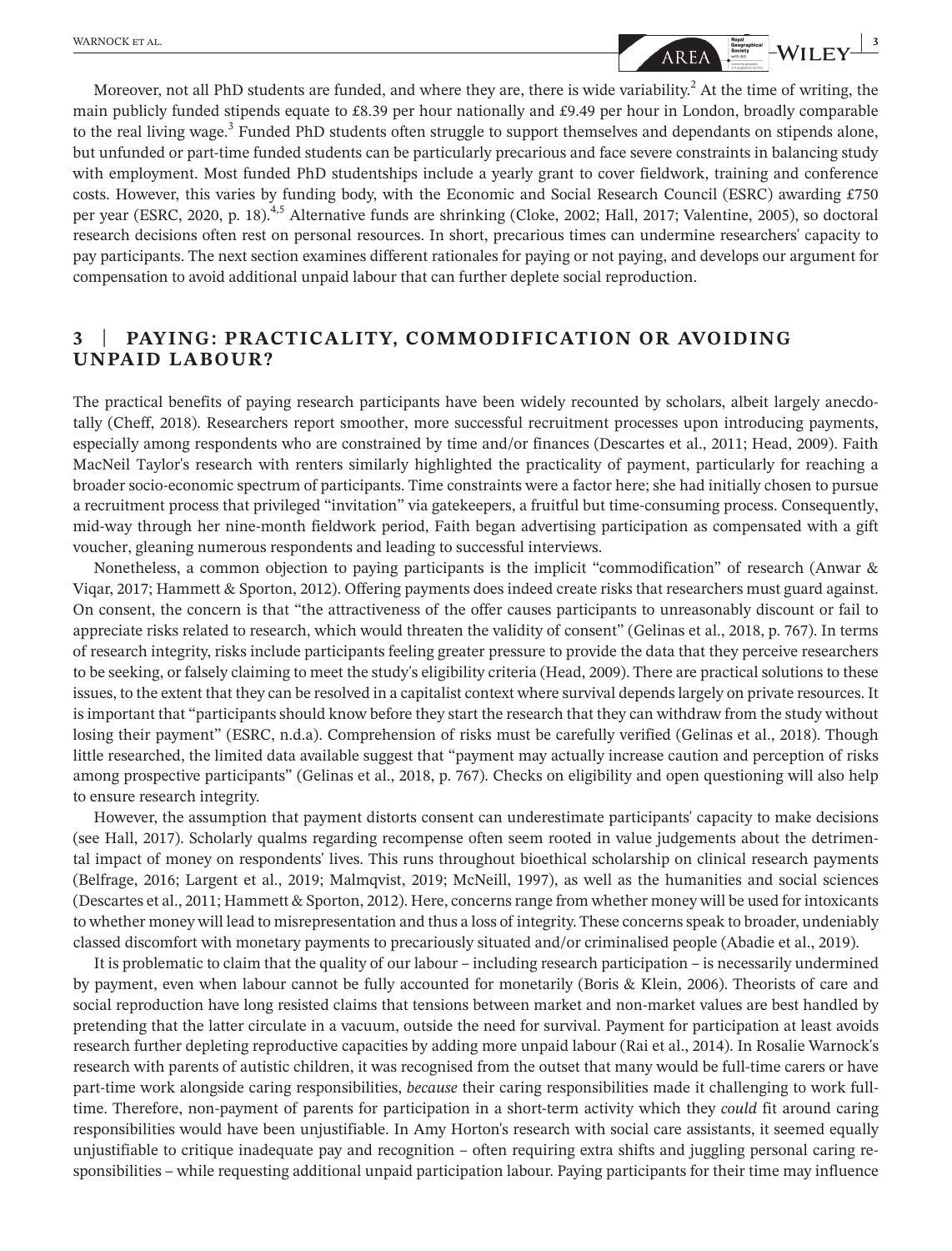their relationships with researchers, but it does not preclude the development of trust and rapport – and can in fact be a precondition for these (Anwar & Viqar, 2017). Crucially, however, payment does not entitle the researcher to participation nor a certain "quality" of data, and will not dissolve power disparities. Reflexivity and care are required to avoid the "tyranny of participation," often associated with the neocolonial logics of participatory development (Cooke & Kothari, 2001).

## **4** | **FORMS AND LEVELS OF PAYMENT**

As care ethics suggest, context matters for decisions about the extent and nature of payment (Goodman et al., 2004). Here, we advocate financial payment for discrete, time-limited involvement in projects; for example, interviews or oral histories. Recognising that not all methods lend themselves to discrete payment – for example, ethnography (see Hall, 2017) – we also discuss the place of compensation "in kind" as an alternative. Where a sample is drawn from a close-knit community, there may be a case for collective rather than individual payments (Hammett & Sporton, 2012).

In calculating payments, some guidance suggests that this should reflect participants' time and the "burden" of research activities (Sullivan & Cain, 2004, in Head, 2009). Others link payment to prevailing wage rates – in some cases for "unskilled" labour (Gelinas et al., 2018). However, benchmarking payment for participants' contributions against their value in the labour market risks reinforcing the devaluation of certain groups and forms of work, like care. Treating interviewees' expertise gained through lived experience as "unskilled" labour also suggests that their insights are of limited importance. One alternative is to provide reasonable compensation for the costs of social reproduction, calculated through the local real living wage. While far from straightforward, this approach offers what is generally considered to be a fair minimum payment.

Differentiating between participants in payments has been a point of controversy. Some argue it is "unacceptably unfair" and that there should be "equal pay for research participants' equal 'work'" (Belfrage, 2016, p. 79; Gelinas et al., 2018, p. 769). We certainly wouldn't advocate paying *more* to some, "based on participants' particular earning potential outside of research" (Gelinas et al., 2018, p. 769). However, care ethics point us towards contextual responsiveness, rather than the rigid application of universal rules (Clement, 1996) and could justify paying precarious participants but not the more advantaged (see Thompson, 1996). For those who can take time during paid work to participate in research or who have sufficient resources not to account for their income on an hourly basis, payment is less critical, although the consequences for participants' workload and impacts on caring responsibilities should be considered. For example, Rosalie Warnock paid parent participants but not SEND practitioners who undertook interviews during core work hours. However, as Faith MacNeil Taylor's research highlighted, we might not have prior knowledge of participants' income, wealth or caring labour at the individual or household scale, if these are not recruitment criteria. In an ongoing project with housing campaigners in London, Amy Horton offered all participants a payment, suggesting the money could be donated to a campaign group or charity if wished. Some interviewees said payments were unnecessary, but it was unclear whether that was because they were not in need or felt ashamed accepting it. Everyone was encouraged to accept payment without saying whether they would keep or donate it. Passing on payment potentially avoids the need for additional disclosures and opens up care relations beyond direct reciprocity among researchers, participants and wider communities.

Our own rates of payment varied in each study and sometimes took the form of vouchers. As Hall (2017) cautions, cash payments can exacerbate inequalities within recipients' households and may influence benefit payments in Britain, where any additional income can affect entitlements. Cash payments can also jeopardise migrant respondents, who are at risk of detention and deportation if they lack the "right to work". Unlike cash, vouchers do not compromise social security payments or immigration legislation asthey do not have to be legally declared. Thisis crucial for avoiding harm to potentially vulnerable participants. In terms of our experience, Rosalie Warnock paid participants in Love2Shop vouchers at a rate of £10 per hourly session (£40 total<sup>6</sup>), roughly equivalent to the London living wage rate at the time. Amy Horton and colleagues are giving all participants £25 vouchers, to recognise time spent setting up an interview and the value of wider benefits (such as holiday pay) that would be added to an hourly wage. Both have received grant funding to cover participant payment costs. In contrast, once she realised that a financial incentive wasrequired to recruit a wider range of participants, Faith MacNeil Taylor started to offer a £20 Amazon voucher per one-hour interview, funded from her PhD stipend and savings. This is neither a sustainable nor fair benchmark for qualitative researchers. However, Faith found that that this rate reaffirmed a sense of respect towards participants by valuing their time at almost double the London living wage. Administrative communications between herself and paid respondents were rendered more transparent, formalising the pre-interview dynamic while providing a talking point that fostered relatability in the interview itself.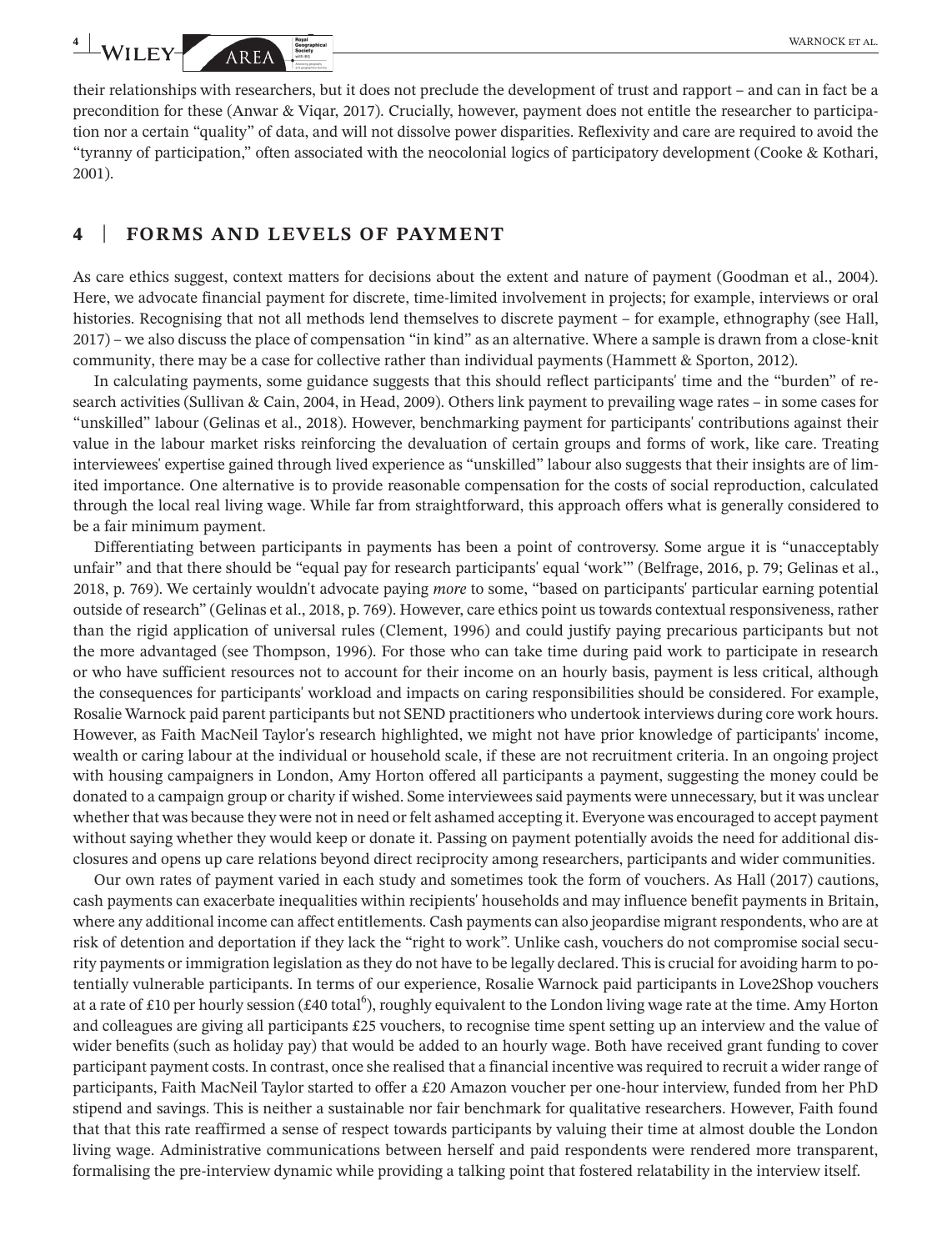# **MARNOCK ET AL. 5**<br> **SERVICES SERVICES SERVICES SERVICES SERVICES SERVICES SERVICES SERVICES SERVICES SERVICES SERVICES**

When payment is not possible or appropriate, compensation "in kind" might be – although payment in kind should not be chosen simply on the assumption that cash or vouchers are "unethical". There are two possible forms of compensation "in kind": the provision of small gifts (for example, a hot drink), or the exchange of labour by researchers. As Hall (2017) shows, with regular visits and sustained attention to caring, gifting can help to develop relationships and, in turn, lead to the successful continuation of research activities. Researchers might accompany participants to appointments, provide a friendly ear or offer to do household chores (Anwar & Viqar, 2017; Hall, 2017). Gifting of this sort might also be considered common courtesy rather than formalised compensation. For example, in Faith MacNeil Taylor's research, there were instances of informal childcare across interviews; she watched babies while parents took toilet breaks, and distracted children with crayons. Arguably, these labours are part of living in a society and may not require transactional thinking. Payment in kind may be preferred for research in cultures with established gifting economies, providing researchers remain cautious of the expectations attached to gifting, particularly in "over-researched" places, as we discuss above (Nabobo-Baba, 2008, pp. 144–145).

There are a number of other considerations when offering reciprocal labour. Without sustained relationship-building work, researchers may not be well situated to gauge what respondents would like in kind. Without adequate foundations, offers of labour might be experienced by participants as themselves laborious: humouring researchers' gestures may add another "mental load" (Emma, 2018). Moreover, while non-monetary exchanges may be justifiable, they raise questions of equivalence – should the same amount of time be given by both parties? And questions of unequal and unpaid labour apply too. As Hall (2017) emphasises, supportive activities such as childcare are often gendered and may not be suggested equally by male and female researchers, with participants themselves potentially expecting more of women than men. Offers of additional work impact researchers' own responsibilities, especially for those on time-limited funding or contracts. For example, when Faith MacNeil Taylor told participants she was a music tutor, interest among the group led her to propose free tuition to attendees' children – but this is labour for which she would normally earn necessary income.

## **5** | **RECOMMENDATIONS**

Drawing on Arendt's attention to the "ordinary evil" of thoughtlessness, Paul Cloke (2002, pp. 594, 598) called for human geographers to cultivate a sense "for" the other. Two decades on, we have drawn on feminist perspectives to argue that this sense "for" the research subject should incorporate attention to the often unjust conditions of the researcher herself. To demand participant payment without engaging with the potentially shared precarity between researcher and researched is as unhelpful as ignoring compensation altogether. Thus, where funding limits drive decisions on whether to pay participants, we call for greater resourcing of research, with funding bodies and institutions fulfilling their roles to care at different scales (Lawson, 2007).

As set out in this paper, there is an ethical and feminist imperative to pay participants for their role in research. Ultimately, these funds (should) come from funding bodies and universities. We recognise this is a challenging context to call for additional research funding, amid cuts and the effects of the COVID-19 pandemic. However, we suggest three ways that the principle and practice of paying participants can be encouraged without the burden of responsibility falling on precarious researchers.

First, we must reduce suspicion around payment in social sciences research, reflecting on institutional prejudice towards those motivated to participate on financial grounds, and crucially, suspicion of financial compensation of lowincome participants and how they might spend money awarded for participation (Descartes et al., 2011; Hammett & Sporton, 2012). Of course, we have a duty as researchers to avoid "undue inducement" – "where an individual is compelled to participate in a study that they consider to be against their values or principles as a result of financial payments" (ESRC, n.d.a) – but in practice, this concern often has an "outsized influence" (Largent & Lynch, 2017). We must also act responsibly to avoid exacerbating financial inequalities within families, jeopardising benefits claims or immigration statuses (Belfrage, 2016; Hall, 2017; Largent & Lynch, 2017). We have shown how financial incentives can be beneficial where they increase people's ability to participate in research. Reducing the stigma around compensation would partially address power imbalances between researcher and researched, and encourage researchers to think about participant payment as a respectful practice. This attitude must also be adopted by research and funding bodies.

Second, we suggest that funders and supervisors support emerging researchers to consider, at the design stage, the resources available to compensate participants at a respectful level. Where research addresses issues of intimacy, social reproduction or trauma, this is particularly pertinent, and is especially important for PhD research and smallerscale studies. However, paying participants is equally dependent on adequate institutional or grant funding: we are not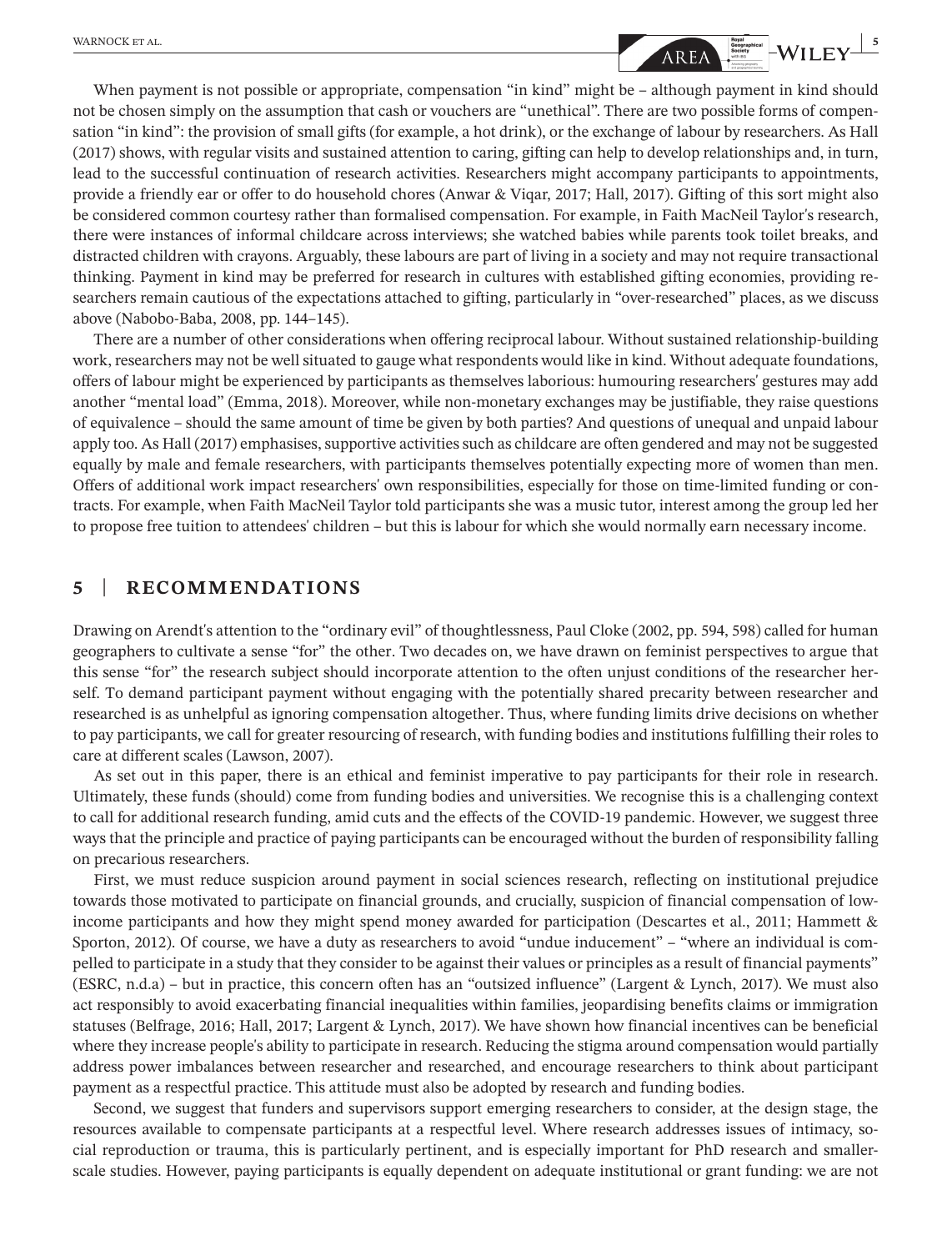advocating calculations according to what researchers can afford to pay themselves. While we do not intend to limit the scope of research, we encourage researchers and institutions to ensure they are not causing harm by exploiting financially vulnerable people for the sake of a larger sample size.

Third, we propose a shift in institutional culture by making the justification of participant payment or nonpayment compulsory in applications for ethical approval and grants, with a statement included in journal articles. For this to be effective, however, institutions and funding bodies must commit to, first, funding the costs of paying participants, including for PhD students and early-career researchers; second, recognising the ethical necessity of doing so; and third, peer reviewers holding researchers to account if they do not address participant payment in their applications and publications.

## **6** | **CONCLUSION**

If our demands are ambitious, it is because narrowing accessibility to research institutions is an urgent issue. In the wake of successive economic crises, pathways to research funding, academic jobs and the means of scholarly production are increasingly bordered. On the one hand, the result is a more siloed ivory tower, insulated from widening precarity but resistant to recompense; and on the other, casualised positions fraught with insecurity. Our calls for participant payment reflect, then, our wider call for academic compensation. While the politics of financial incentives appear to dog bioethical scholars, to us, failing to pay respondents will result in data that are skewed towards the experiences of the resourced. Similarly, inadequate recompense for PhD students engaged in ethical research will result in scholarship remaining the province of the middle and upper classes. To this end, our call to pay participants is part of a broader commitment to challenging the neoliberal erosion of higher education; this call for payment is a call, too, for official acknowledgement of researcher precarity.

A feminist ethics of care engages with the qualitative research process as always-already precarious, where slippage between researcher and researched produces moments of intensity and fragility as well as identification. Perhaps research payments not only formally recognise the precarious labour of participation but are also a means of intersubjective acknowledgement that times are, frankly, hard. In this paper, we asked: if your methodology cannot logistically incorporate a caring praxis, should it be implemented? Braiding payment with feminist attentiveness to care and precarity raises broader questions of scale in qualitative research. As our localised experiences with care workers, parents and renters demonstrate, rich datasets at least partly reflect steps taken to acknowledge the labour of their production.

### **ACKNOWLEDGEMENTS**

The authors would like to thank Vincent Guermond for his feedback on an earlier draft of this paper and Catherine Nash for her support. We also extend thanks to Sarah and our two anonymous reviewers for their input and guidance on this paper. Thank you to our research participants for giving their time and sharing their stories with us. This work was supported by the Economic and Social Research Council [grant numbers ES/J500124/1 and ES/V015338/1], the UCL SHS Dean's Strategic Initiative Fund and the QMUL Postgraduate Research Fund.

### **DATA AVAILABILITY STATEMENT**

Research data are not shared.

## **ORCID**

*Rosalie Warnock* • <https://orcid.org/0000-0003-0155-8957> *Faith MacNeil Taylor* **D** <https://orcid.org/0000-0002-3740-8048> *Amy Horton* <https://orcid.org/0000-0001-5798-9620>

### **ENDNOTES**

- <sup>1</sup> In April 2020, median London annual employee earnings were £33,280 (Office for National Statistics, 2020). The annual PhD stipend paid by one of the major funders, the ESRC, was worth £17,009 in London and was not taxable (ESRC, n.d.b).
- <sup>2</sup> The fees plus maintenance studentships increase yearly and in 2020/2021 the ESRC and Arts and Humanities Research Council pay £15,285 annually plus a £2,000 London weighting (AHRC, n.d.; ESRC, n.d.b).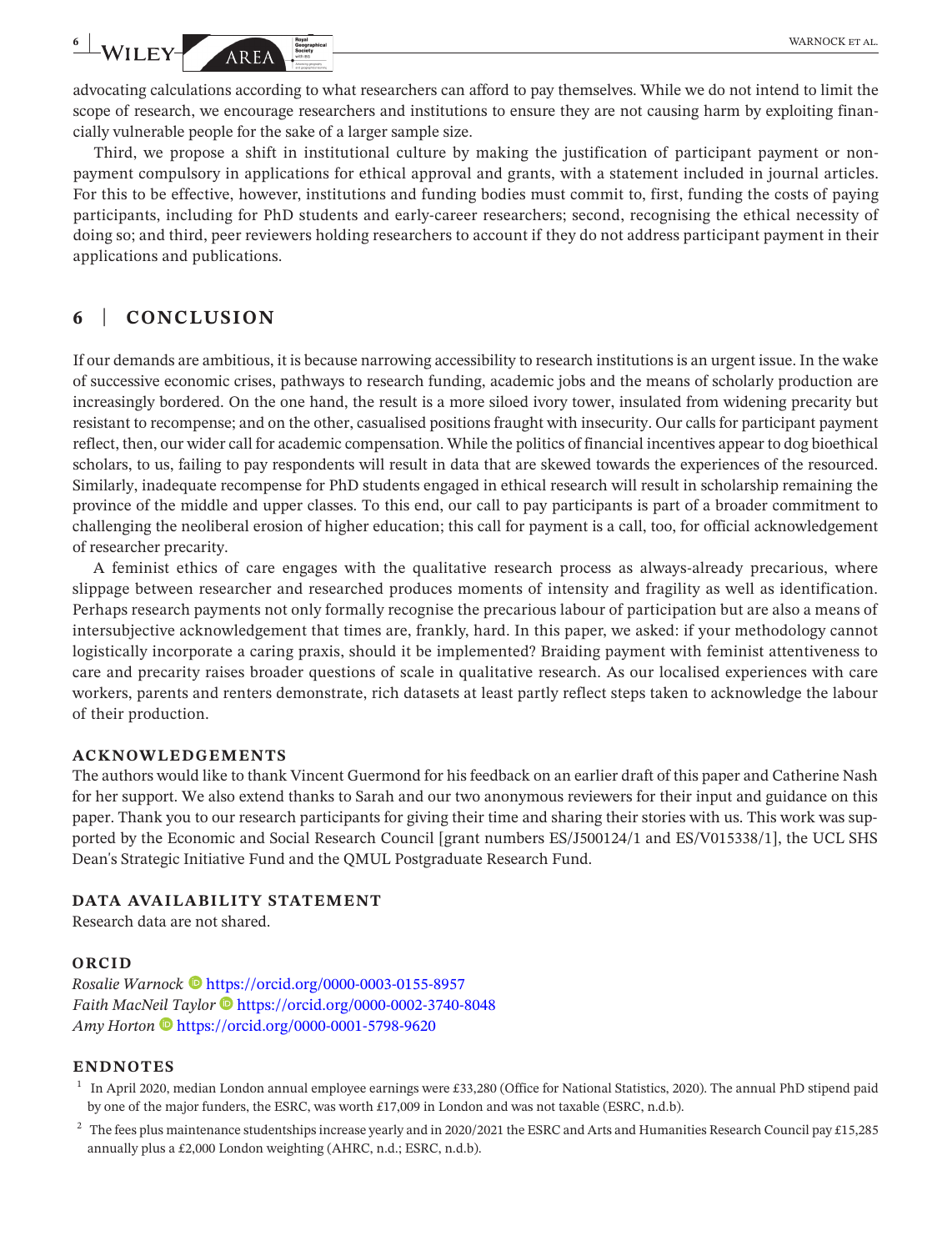- <sup>3</sup> From November 2020, the real living wage rate is £9.50 per hour UK-wide and £10.85 per hour in London ([https://www.livingwage.org.uk/](https://www.livingwage.org.uk/what-real-living-wage) [what-real-living-wage\)](https://www.livingwage.org.uk/what-real-living-wage). After tax, this equates to £8.46 per hour UK-wide and £9.38 per hour in London (calculated on the basis of a 35-hour working week, 52 weeks per year, using [https://www.moneysavingexpert.com/tax-calculator/\)](https://www.moneysavingexpert.com/tax-calculator/). UKRI studentships are tax-free.
- <sup>4</sup> ESRC students undertaking overseas fieldwork may receive a further £450 (ESRC, 2020).
- <sup>5</sup> The ESRC and Arts and Humanities Research Council state that Research Training Support Grant (RTSG) allocations should be considered as a shared "pool" of funding, rather than each student being entitled to a set amount (ESRC, 2020, p. 19). Depending on how Doctoral Training Partnerships administer funding, students at some universities may find they are unable to access the whole amount.
- <sup>6</sup> All participants received £40 in vouchers in recognition that they had covered all four "topics," even if this took fewer than four sessions to cover.

### **REFERENCES**

- Abadie, R., Brown, B. & Fisher, C.B. (2019) "Money helps": People who inject drugs and their perceptions of financial compensation and its ethical implications. *Ethics & Behavior*, 29, 607–620. Available from: <https://doi.org/10.1080/10508422.2018.1535976>
- AHRC. (n.d.) *How much is the CDP award?* Available from: <https://www.ahrc-cdp.org/ufaqs/how-much-is-the-cdp-award/> [Accessed 21st March 2021].
- Anwar, N.H. & Viqar, S. (2017) Research assistants, reflexivity and the politics of fieldwork in urban Pakistan. *Area*, 49, 114–121. Available from: <https://doi.org/10.1111/area.12307>
- Belfrage, S. (2016) Exploitative, irresistible, and coercive offers: Why research participants should be paid well or not at all. *Journal of Global Ethics*, 12, 69–86. Available from: <https://doi.org/10.1080/17449626.2016.1150318>
- Boris, E. & Klein, J. (2006) Organizing home care: Low-waged workers in the welfare state. *Politics & Society*, 34, 81–108. Available from: <https://doi.org/10.1177/0032329205284757>
- Butler, J. (2004) *Precarious life: The powers of mourning and violence*. London, UK: Verso.
- Cheff, R. (2018) *Compensating research participants: A survey of current practices in Toronto*. Wellesley Institute. Available from: [https://www.](https://www.wellesleyinstitute.com/wp-content/uploads/2018/07/Fair-compensation-Report-.pdf) [wellesleyinstitute.com/wp-content/uploads/2018/07/Fair-compensation-Report-.pdf](https://www.wellesleyinstitute.com/wp-content/uploads/2018/07/Fair-compensation-Report-.pdf) [Accessed 10th January 2021].
- Clement, G. (1996) *Care, autonomy, and justice: Feminism and the ethic of care*. Boulder, CO: Westview Press.
- Cloke, P. (2002) Deliver us from evil? Prospects for living ethically and acting politically in human geography. *Progress in Human Geography*, 26, 587–604. Available from: <https://doi.org/10.1191/0309132502ph391oa>
- Collini, S. (2020) *Covid-19 shows up UK universities' shameful employment practices*. *The Guardian*, 28 April. Available from: [https://www.thegu](https://www.theguardian.com/education/2020/apr/28/covid-19-shows-up-uk-universities-shameful-employment-practices) [ardian.com/education/2020/apr/28/covid-19-shows-up-uk-universities-shameful-employment-practices](https://www.theguardian.com/education/2020/apr/28/covid-19-shows-up-uk-universities-shameful-employment-practices) [Accessed 10th January 2021].

Cooke, B. & Kothari, U. (2001) *Participation: The new tyranny?*. London, UK: Zed Books.

- Dalla Costa, M. & James, S. (1975) *The power of women and the subversion of the community*. Bristol, UK: Falling Wall Press.
- Descartes, L., Asencio, M. & Blank, T.O. (2011) Paying project participants: Dilemmas in research with poor, marginalised populations. *Advances in Social Work*, 12, 218–225 Available from: <https://doi.org/10.18060/1897>
- Dowling, E. (2021) *The care crisis: What caused it and how can we end it?*. London, UK: Verso.
- Emma. (2018) *The mental load: A feminist comic*. New York, NY: Seven Stories Press.
- ESRC. (n.d.a) *What does it mean that participation should be voluntary and free from coercion?* Available from: [https://esrc.ukri.org/funding/](https://esrc.ukri.org/funding/guidance-for-applicants/research-ethics/frequently-raised-questions/what-does-it-mean-that-participation-should-be-voluntary-and-free-from-coercion/) [guidance-for-applicants/research-ethics/frequently-raised-questions/what-does-it-mean-that-participation-should-be-voluntary-and](https://esrc.ukri.org/funding/guidance-for-applicants/research-ethics/frequently-raised-questions/what-does-it-mean-that-participation-should-be-voluntary-and-free-from-coercion/)[free-from-coercion/](https://esrc.ukri.org/funding/guidance-for-applicants/research-ethics/frequently-raised-questions/what-does-it-mean-that-participation-should-be-voluntary-and-free-from-coercion/) [Accessed 3rd March 2021].
- ESRC. (n.d.b) *What is an ESRC studentship worth?* Available from: [https://esrc.ukri.org/skills-and-careers/doctoral-training/prospective-stude](https://esrc.ukri.org/skills-and-careers/doctoral-training/prospective-students/what-is-an-esrc-studentship-worth/) [nts/what-is-an-esrc-studentship-worth/](https://esrc.ukri.org/skills-and-careers/doctoral-training/prospective-students/what-is-an-esrc-studentship-worth/) [Accessed 3rd March 2021].
- ESRC. (2020) *ESRC postgraduate funding guide*. Available from: [https://esrc.ukri.org/files/skills-and-careers/doctoral-training/postgraduate](https://esrc.ukri.org/files/skills-and-careers/doctoral-training/postgraduate-funding-guide/)[funding-guide/](https://esrc.ukri.org/files/skills-and-careers/doctoral-training/postgraduate-funding-guide/) [Accessed 24th February 2022].
- Gelinas, L., Largent, E.A., Cohen, I.G., Kornetsky, S., Bierer, B.E. & Lynch, H.F. (2018) A framework for ethical payment to research participants. *The New England Journal of Medicine*, 378, 766–771. Available from: <https://doi.org/10.1056/NEJMsb1710591>
- Goodman, L. A., Liang, B., Helms, J. E., Latta, R. E., Sparks, E., & Weintraub, S. R. (2004). Training counselling psychologists as social justice agents: Feminist and multicultural principles in action. *Counselling Psychologist*, 32(6), 793–837.
- Hall, S.M. (2017) Personal, relational and intimate geographies of austerity: Ethical and empirical considerations. *Area*, 49, 303–310. Available from: <https://doi.org/10.1111/area.12251>
- Hammett, D. & Sporton, D. (2012) Paying for interviews? Negotiating ethics, power and expectation. *Area*, 44, 496–502. Available from: [https://](https://doi.org/10.1111/j.1475-4762.2012.01102.x) [doi.org/10.1111/j.1475-4762.2012.01102.x](https://doi.org/10.1111/j.1475-4762.2012.01102.x)
- Head, E. (2009) The ethics and implications of paying participantsin qualitative research. *International Journal of Social Research Methodology*, 12, 335–344. Available from: <https://doi.org/10.1080/13645570802246724>
- Held, V. (2005) *The ethics of care: Personal, political, and global*. Oxford, UK: Oxford University Press.
- Largent, E., Emanuel, E.J. & Lynch, H.F. (2019) Filthy lucre or fitting offer? Understanding worries about payments to research participants. *The American Journal of Bioethics*, 19(9), 1–4. Available from: <https://doi.org/10.1080/15265161.2019.1631076>
- Largent, E. & Lynch, H.F. (2017) Paying research participants: The outsized influence of "undue influence". *IRB*, 39(4), 1–9.
- Lawson, V. (2007) Geographies of care and responsibility. *Annals of the Association of American Geographers*, 97, 1–11. Available from: [https://](https://doi.org/10.1111/j.1467-8306.2007.00520.x) [doi.org/10.1111/j.1467-8306.2007.00520.x](https://doi.org/10.1111/j.1467-8306.2007.00520.x)